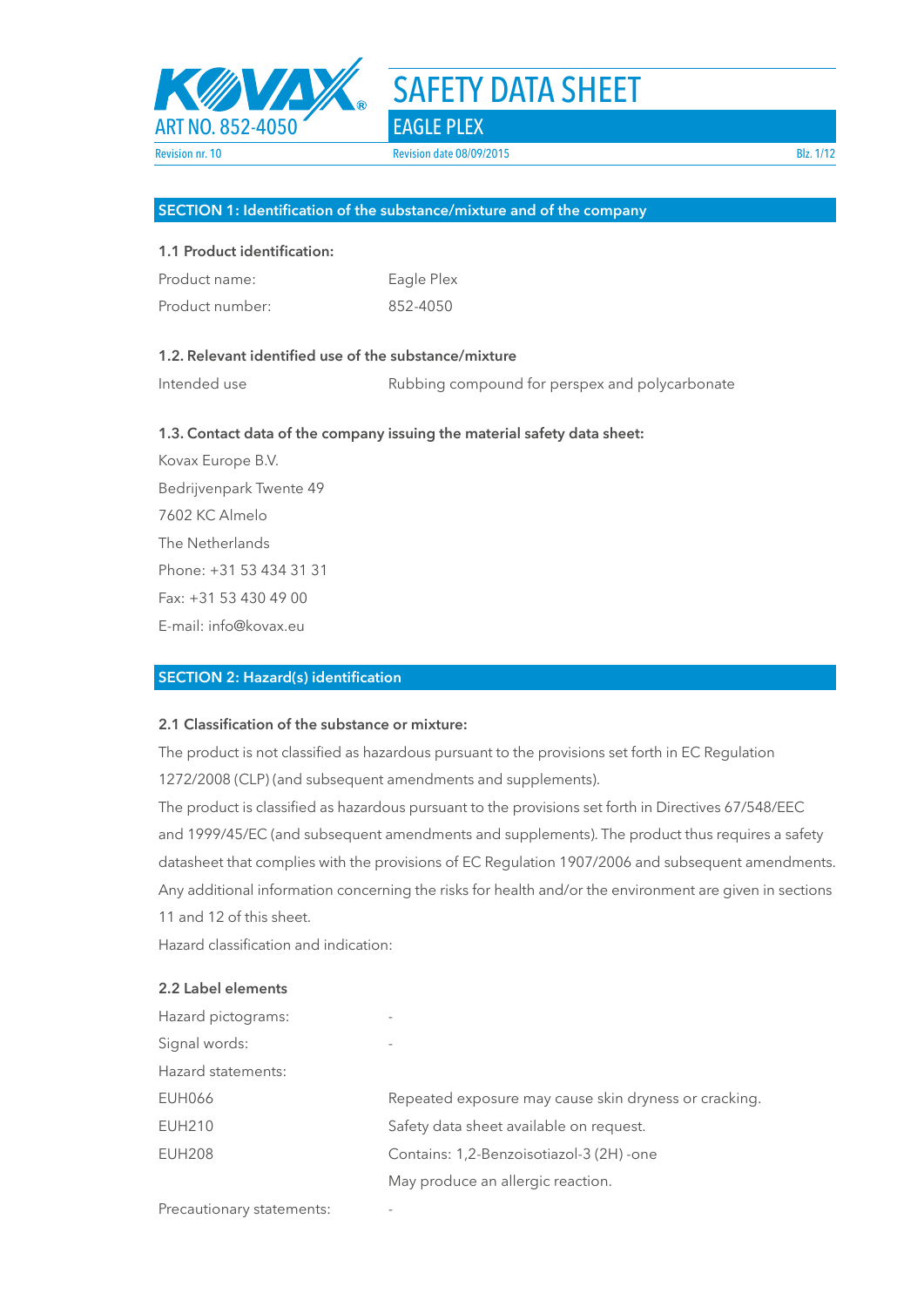

ART NO. 852-4050 - EAGLE PLEX Page 2/12

#### **2.3 Other hazards**

On the basis of available data, the product does not contain any PBT or vPvB in percentage greater than 0,1%.

**SECTION 3: Composition/information on ingredients**

#### **3.1 Substances**

Information not relevant.

#### **3.2 Mixtures**

| N-ALCANI C10-C13                                                                                |               |              |                                  |           |                                          |
|-------------------------------------------------------------------------------------------------|---------------|--------------|----------------------------------|-----------|------------------------------------------|
| CAS-<br>number                                                                                  | EC-<br>number | <b>INDEX</b> | Reg. no.                         | Conc. %   | <b>Classification</b><br>1272/2008 (CLP) |
| 64771-72-8 929-018-5                                                                            |               |              | 01-2119475608-26-<br><b>XXXX</b> | $30 - 50$ | H304<br>Asp. Tox. 1                      |
|                                                                                                 |               |              |                                  |           | <b>EUH066</b>                            |
| <b>DISTILLATI (PETROLIO), NAFTENICI LEGGERI</b><br>'HYDROTREATING'; OLIO BASE - NON SPECIFICATO |               |              |                                  |           |                                          |
| CAS-<br>number                                                                                  | EC-<br>number | <b>INDEX</b> | Reg. no.                         | Conc. %   | <b>Classification</b><br>1272/2008 (CLP) |
| 64742-53-6 265-156-6                                                                            |               | 649-466-00-2 | 01-21194847077-27                | $1 - 5$   | H304<br>Asp. Tox. 1                      |
|                                                                                                 |               |              |                                  |           | Note L                                   |

Note: Upper limit is not included into the range.

The full wording of hazard (H) phrases is given in section 16 of the sheet.

#### **SECTION 4: First-aid measures**

#### **4.1 Description of first aid measures**

| EYES:              | Remove contact lenses, if present. Wash immediately with plenty   |
|--------------------|-------------------------------------------------------------------|
|                    | of water for at least 15 minutes, opening the eyelids fully. If   |
|                    | problem persists, seek medical advice.                            |
|                    |                                                                   |
| SKIN:              | Remove contaminated clothing. Rinse skin with a shower            |
|                    | immediately. Get medical advice/attention immediately. Wash       |
|                    | contaminated clothing before using it again.                      |
|                    |                                                                   |
| <b>INHALATION:</b> | Remove to open air. If the subject stops breathing, administer    |
|                    | artificial respiration. Get medical advice/attention immediately. |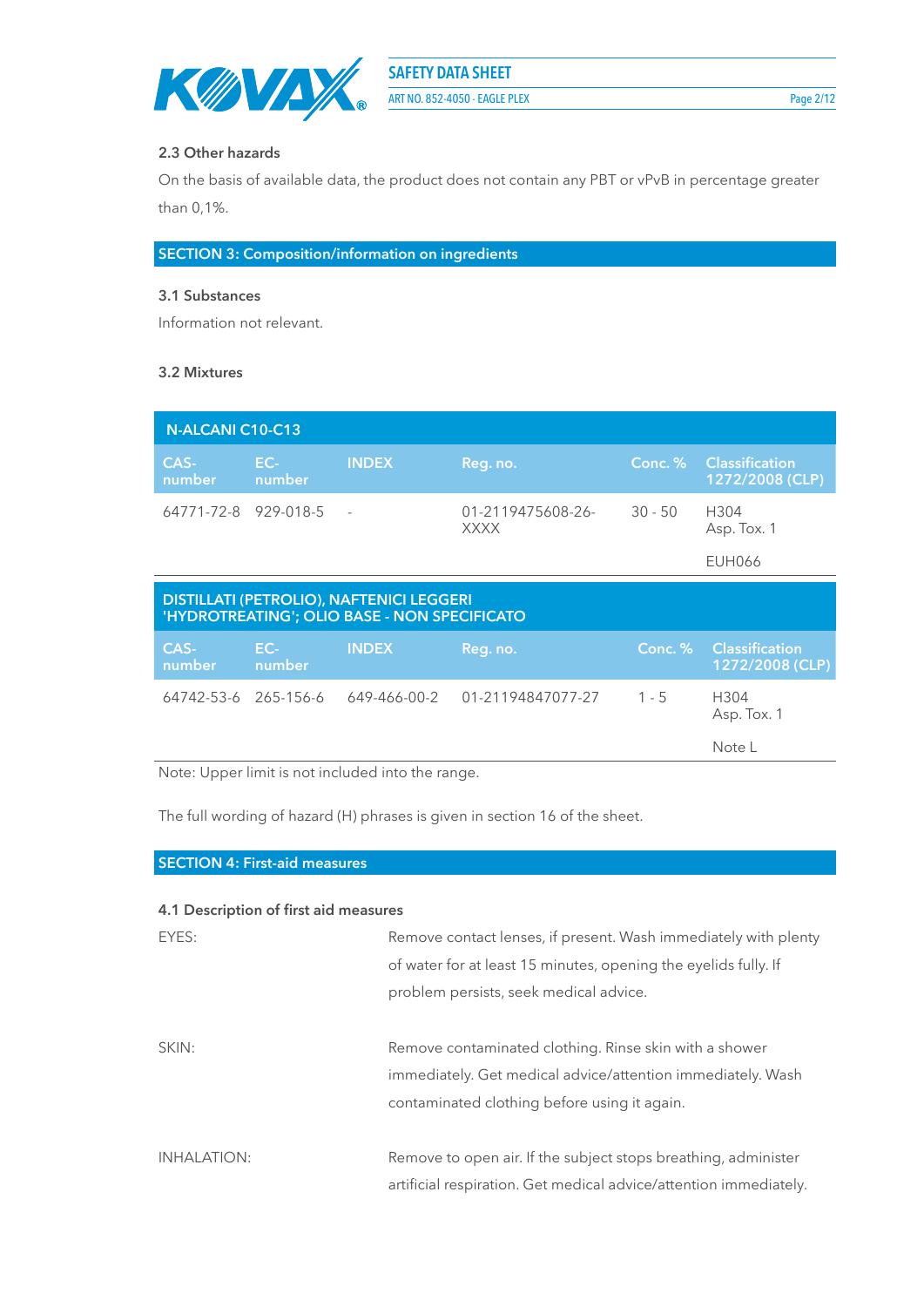

ART NO. 852-4050 - EAGLE PLEX Page 3/12

INGESTION: Get medical advice/attention immediately. Do not induce vomiting. Do not administer anything not explicitly authorised by a doctor.

# **4.2 Most important symptoms and effects, both acute and delayed**

For symptoms and effects caused by the contained substances, see chap. 11.

# **4.3 Indication of any immediate medical attention and special treatment needed**

Information not available.

# **SECTION 5: Fire-fighting measures**

# **5.1 Extinguishing media**

SUITABLE EXTINGUISHING EQUIPMENT

The extinguishing equipment should be of the conventional kind: carbon dioxide, foam, powder and water spray.

# UNSUITABLE EXTINGUISHING EQUIPMENT

Do not use jets of water. Water is not effective for putting out fires but can be used to cool containers exposed to flames to prevent explosions.

# **5.2 Special hazards arising from the substance or mixture**

HAZARDS CAUSED BY EXPOSURE IN THE EVENT OF FIRE

Excess pressure may form in containers exposed to fire at a risk of explosion. Do not breathe combustion products.

# **5.3 Advice for fire-fighters**

# GENERAL INFORMATION

Use jets of water to cool the containers to prevent product decomposition and the development of substances potentially hazardous for health. Always wear full fire prevention gear. Collect extinguishing water to prevent it from draining into the sewer system. Dispose of contaminated water used for extinction and the remains of the fire according to applicable regulations.

# SPECIAL PROTECTIVE EQUIPMENT FOR FIRE-FIGHTERS

Normal fire fighting clothing i.e. fire kit (BS EN 469), gloves (BS EN 659) and boots (HO specification A29 and A30) in combination with self-contained open circuit positive pressure compressed air breathing apparatus (BS EN 137).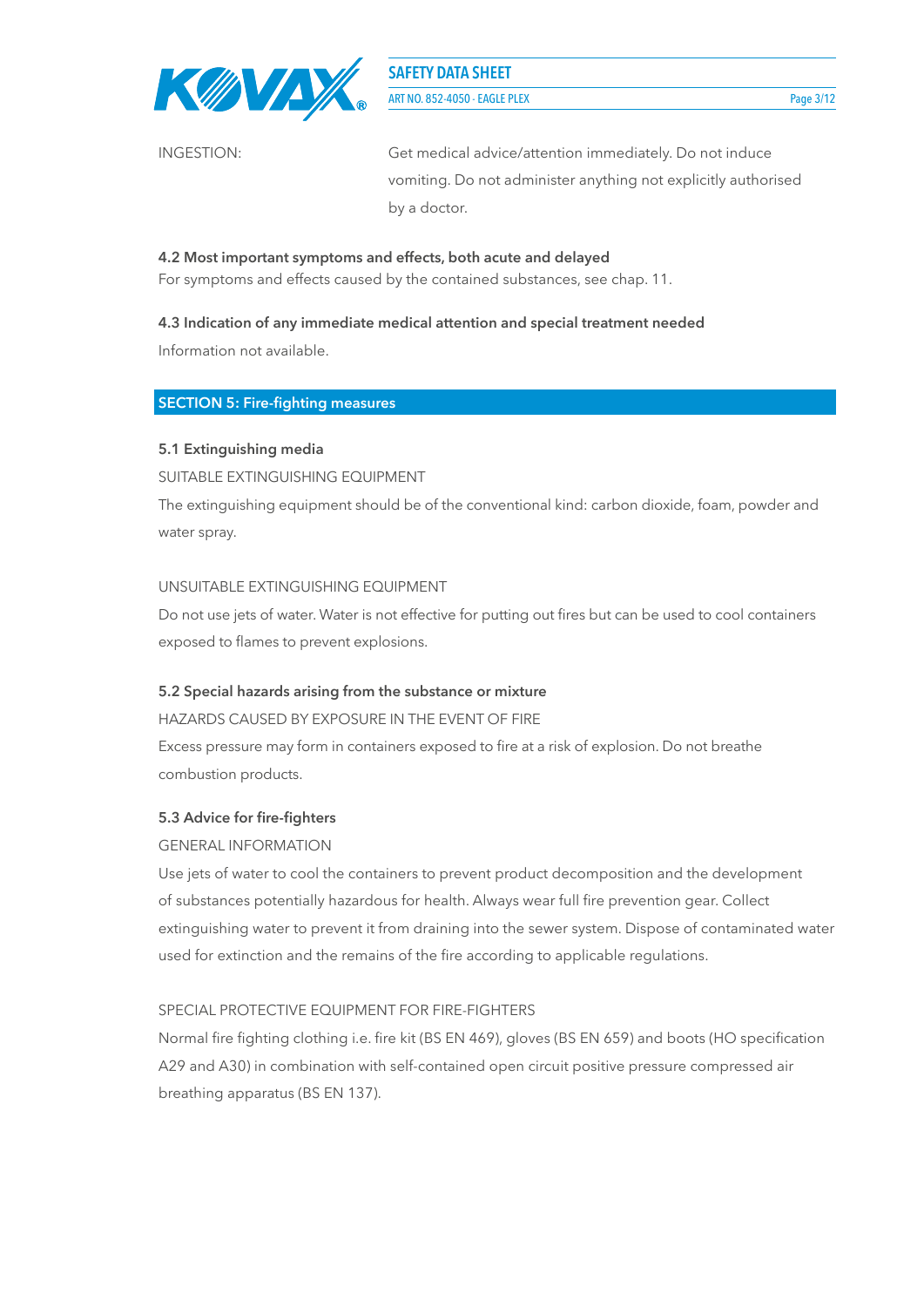

ART NO. 852-4050 - EAGLE PLEX Page 4/12

#### **SECTION 6: Accidental release measures**

#### **6.1 Personal precautions, protective equipment and emergency procedures**

Block the leakage if there is no hazard.

Wear suitable protective equipment (including personal protective equipment referred to under Section 8 of the safety data sheet) to prevent any contamination of skin, eyes and personal clothing. These indications apply for both processing staff and those involved in emergency procedures.

#### **6.2 Environmental precautions**

The product must not penetrate into the sewer system or come into contact with surface water or ground water.

#### **6.3 Methods and material for containment and cleaning up**

Collect the leaked product into a suitable container. Evaluate the compatibility of the container to be used, by checking section 10. Absorb the remainder with inert absorbent material. Make sure the leakage site is well aired. Check incompatibility for container material in section 7. Contaminated material should be disposed of in compliance with the provisions set forth in point 13.

#### **6.4 Reference to other sections**

Any information on personal protection and disposal is given in sections 8 and 13.

# **SECTION 7: Handling and storage**

#### **7.1 Precautions for safe handling**

Avoid bunching of electrostatic charges. Do not spray on flames or incandescent bodies. Vapours may catch fire and an explosion may occur; vapour accumulation is therefore to be avoided by leaving windows and doors open and ensuring good cross ventilation. Do not eat, drink or smoke during use. Do not breathe spray.

# **7.2 Conditions for safe storage, including any incompatibilities**

Store in a place where adequate ventilation is ensured, away from direct sunlight at a temperature below 50°C/122°F, away from any combustion sources.

#### **7.3 Specific end uses**

Information not available.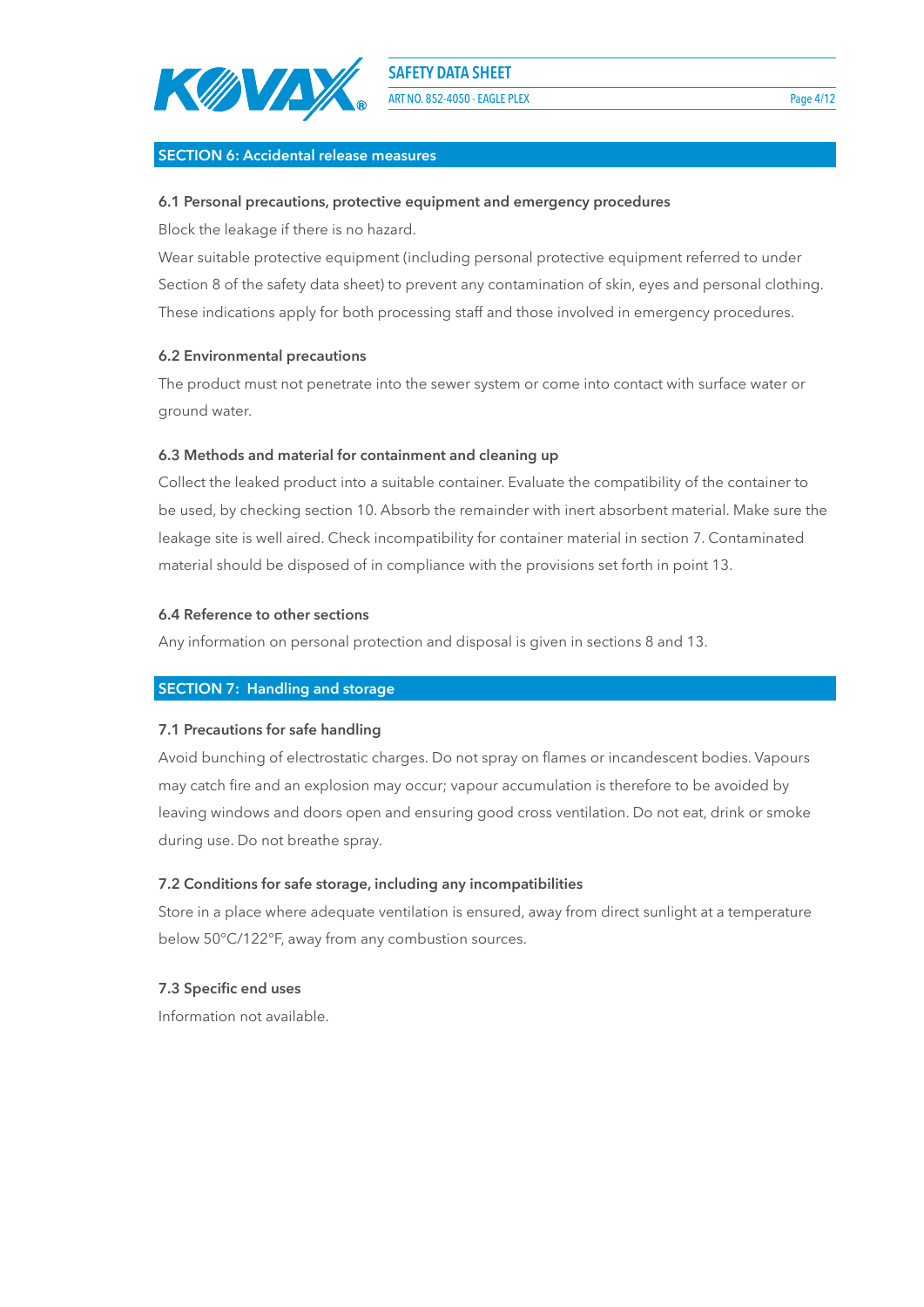

ART NO. 852-4050 - EAGLE PLEX Page 5/12

#### **SECTION 8: Exposure controls / personal protection**

#### **8.1 Control parameters**

Regulatory References:

| <b>ITA</b> | Italia | Decreto Legislativo 9 Aprile 2008, n.81 |
|------------|--------|-----------------------------------------|
|------------|--------|-----------------------------------------|

# **DISTILLATI (PETROLIO), NAFTENICI LEGGERI 'HYDROTREATING'; OLIO BASE - NON SPECIFICATO**

Threshold Limit Value.

| - Threshold Limit Value. |                |                          |     |                   |     |
|--------------------------|----------------|--------------------------|-----|-------------------|-----|
|                          | TWA/8h         |                          |     |                   |     |
| <b>Type</b>              | <b>Country</b> | $\lfloor mg/m^3 \rfloor$ | ppm | mg/m <sup>3</sup> | ppm |
| TLV                      | ТA             |                          |     | 10                |     |

Legend:

(C) = CEILING ; INHAL = Inhalable Fraction ; RESP = Respirable Fraction ; THORA = Thoracic Fraction.

#### **8.2 Exposure controls**

As the use of adequate technical equipment must always take priority over personal protective equipment, make sure that the workplace is well aired through effective local aspiration.

#### HAND PROTECTION

Protect hands with category III work gloves (see standard EN 374).

The following should be considered when choosing work glove material: compatibility, degradation, failure time and permeability. The work gloves' resistance to chemical agents should be checked before use, as it can be unpredictable. The gloves' wear time depends on the duration and type of use.

#### SKIN PROTECTION

Wear category I professional long-sleeved overalls and safety footwear (see Directive 89/686/EEC and standard EN ISO 20344). Wash body with soap and water after removing protective clothing.

#### EYE PROTECTION

Wear airtight protective goggles (see standard EN 166).

# RESPIRATORY PROTECTION

If the threshold value (e.g. TLV-TWA) is exceeded for the substance or one of the substances present in the product, use a mask with a type A filter whose class (1, 2 or 3) must be chosen according to the limit of use concentration. (see standard EN 14387). In the presence of gases or vapours of various kinds and/or gases or vapours containing particulate (aerosol sprays, fumes, mists, etc.)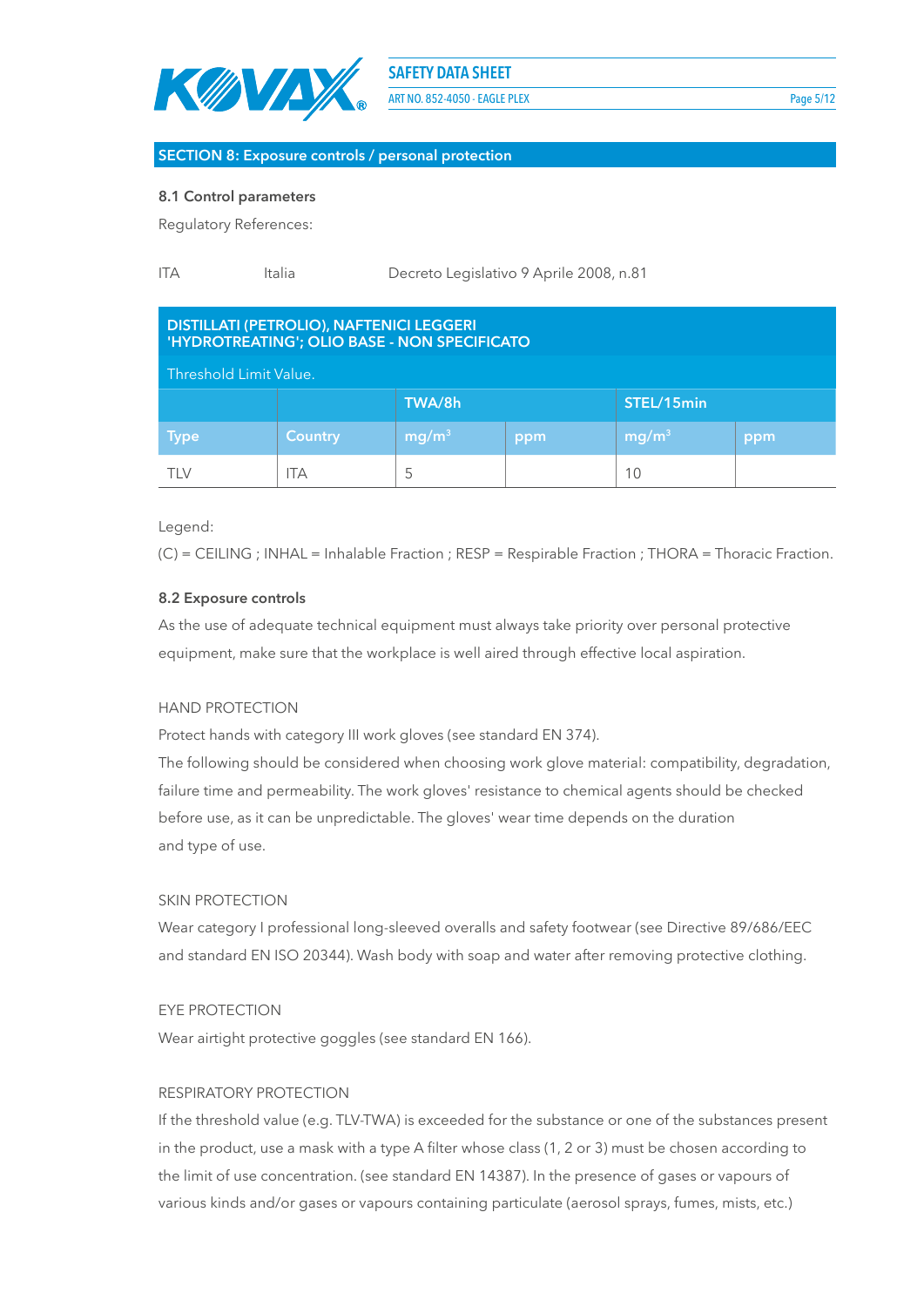

**ART NO. 852-4050 - EAGLE PLEX** Page 6/12

combined filters are required. Respiratory protection devices must be used if the technical measures adopted are not suitable for restricting the worker's exposure to the threshold values considered. The protection provided by masks is in any case limited. If the substance considered is odourless or its olfactory threshold is higher than the corresponding TLV-TWA and in the case of an emergency, wear open-circuit compressed air breathing apparatus (in compliance with standard EN 137) or external air-intake breathing apparatus (in compliance with standard EN 138). For a correct choice of respiratory protection device, see standard EN 529.

#### ENVIRONMENTAL EXPOSURE CONTROLS.

The emissions generated by manufacturing processes, including those generated by ventilation equipment, should be checked to ensure compliance with environmental standards.

# **SECTION 9: Physical and chemical properties**

| Appearance                             | dense liquid                                 |
|----------------------------------------|----------------------------------------------|
| Colour                                 | beige                                        |
| Odour                                  | characteristic                               |
| Odour                                  | threshold. Not available.                    |
| pH.                                    | Not available.                               |
| Melting point / freezing point.        | Not available.                               |
| Initial boiling point.                 | Not available.                               |
| Boiling range.                         | Not available.                               |
| Flash point.                           | $>60^{\circ}$ C.                             |
| Evaporation rate                       | Not available.                               |
| Flammability (solid, gas)              | Not available.                               |
| Lower inflammability limit.            | Not available.                               |
| Upper inflammability limit.            | Not available.                               |
| Lower explosive limit.                 | Not available.                               |
| Upper explosive limit.                 | Not available.                               |
| Vapour pressure.                       | Not available.                               |
| Vapour density                         | Not available.                               |
| Relative density.                      | 1,110 Kg/l                                   |
| Solubility                             | insoluble in water                           |
| Partition coefficient: n-octanol/water | Not available.                               |
| Auto-ignition temperature.             | Not available.                               |
| Decomposition temperature.             | Not available.                               |
| Viscosity                              | > 40 secondi (23°C) (ISO 2431:1993 cup-6 mm) |
| <b>Explosive properties</b>            | Not available.                               |
| Oxidising properties                   | Not available.                               |
|                                        |                                              |

#### **9.1. Information on basic physical and chemical properties.**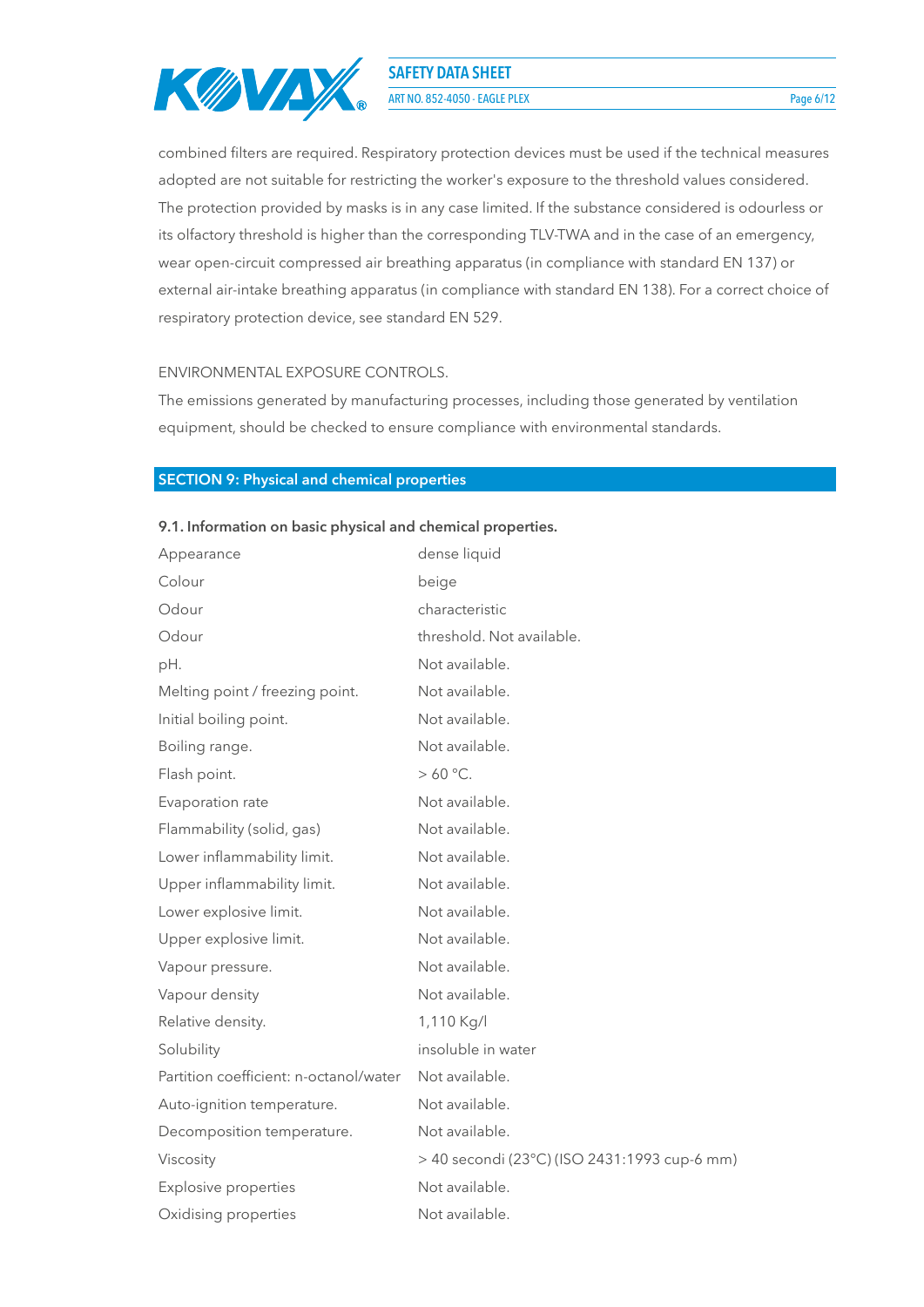

ART NO. 852-4050 - EAGLE PLEX Page 7/12

# **9.2. Other information.**

| VOC (Directive 1999/13/EC): | 34,71 % - 385,25 g/litre. |
|-----------------------------|---------------------------|
| VOC (volatile carbon) :     | 34,70 % - 385,22 g/litre. |

#### **SECTION 10: Stability and reactivity**

#### **10.1. Reactivity.**

The product may react exothermically on contact with strong oxidising or reducing agents, strong acids or bases.

# **10.2. Chemical stability.**

Excessively high temperatures can cause thermal decomposition.

#### **10.3. Possibility of hazardous reactions.**

See paragraph 10.1.

#### **10.4. Conditions to avoid.**

Avoid overheating.

#### **10.5. Incompatible materials.**

Oxidising or reducing agents. Strong acids or bases.

# **10.6. Hazardous decomposition products.**

In the event of thermal decomposition or fire, gases and vapours that are potentially dangerous to health may be released.

# **SECTION 11: Toxicological information**

#### **11.1. Information on toxicological effects.**

In the absence of experimental data for the product itself, health hazards are evaluated according to the properties of the substances it contains, using the criteria specified in the applicable regulation for classification.It is therefore necessary to take into account the concentration of the individual hazardous substances indicated in section 3, to evaluate the toxicological effects of exposure to the product. This product may have a degreasing action on the skin, producing dryness and chapped skin after repeated exposure. This product contains sensitizing substance/s and may cause allergic reactions.

Distillati (petrolio), naftenici leggeri 'hydrotreating'; Olio base - non specificato

| LD50 (Oral).       | $>$ 5000 mg/kg ratto   |
|--------------------|------------------------|
| LD50 (Dermal).     | > 2000 mg/Kg coniglio  |
| LC50 (Inhalation). | $> 5,53$ mg/l 4h ratto |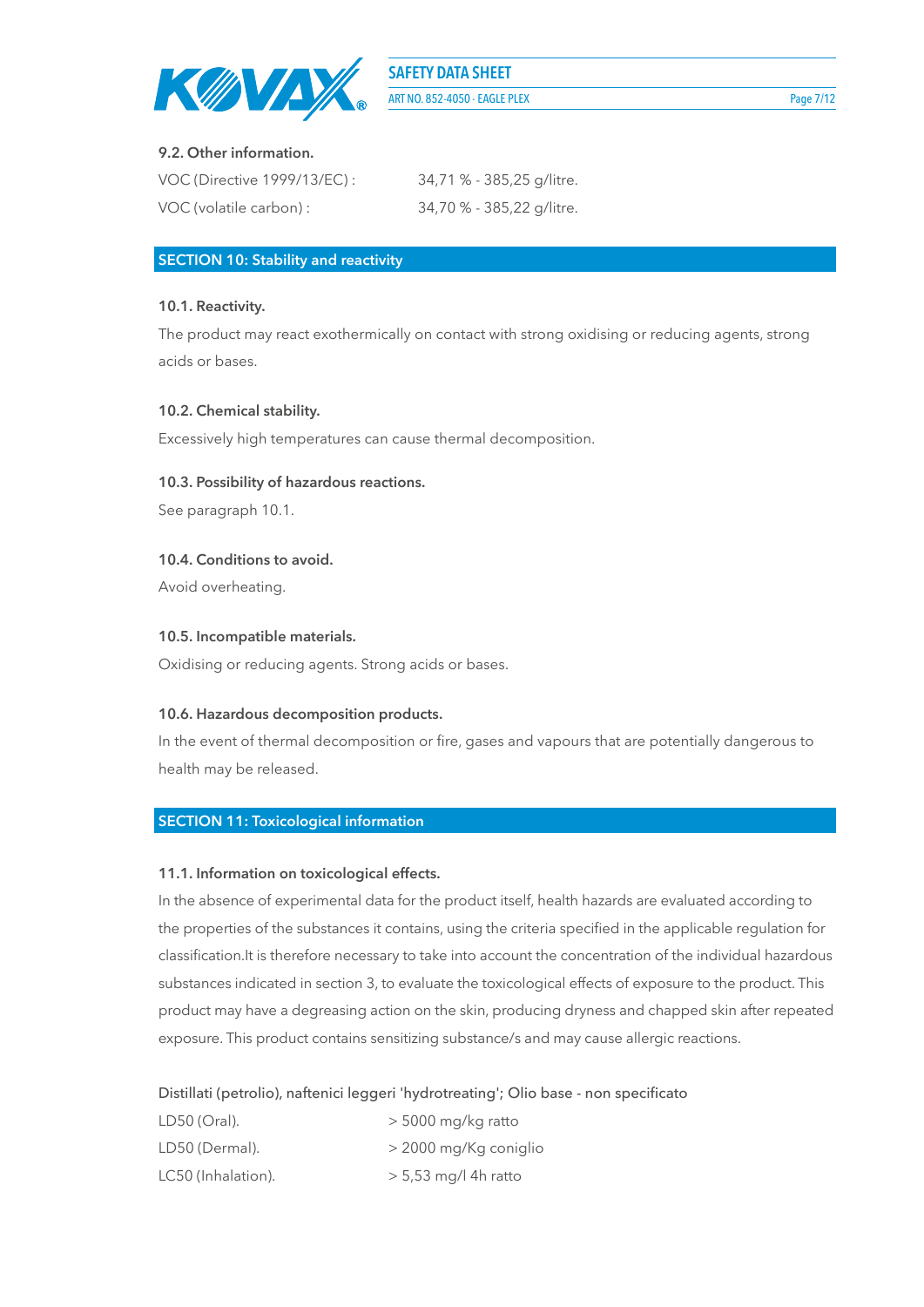

n-alcani C10-C13 LD50 (Oral).  $>$  5000 mg/kg rat

# **SECTION 12: Ecological information**

Use this product according to good working practices. Avoid littering. Inform the competent authorities, should the product reach waterways or sewers or contaminate soil or vegetation.

# **12.1. Toxicity.**

Distillati (petrolio), naftenici leggeri 'hydrotreating'; Olio base - non specificato  $LC50 - for Fish$   $> 100$  mg/l/96h EC50 - for Algae / Aquatic Plants. > 100 mg/l/72h

n-alcani C10-C13 LC50 - for Fish.  $> 1000$  mg/l/96h oncorhyncus mykiss EC50 - for Crustacea. > 1000 mg/l/48h daphnia EC50 - for Algae / Aquatic Plants. > 1000 mg/l/72h skeletonema costatum

# **12.2. Persistence and degradability.**

The paraffinic hydrocarbons fraction may be considered biodegradable in water and in air. They distribute mostly in the air. The small non biodegradable amount which spreads into water tends to accumulate in fish.

# **12.3. Bioaccumulative potential.**

Distillati (petrolio), naftenici leggeri 'hydrotreating'; Olio base - non specificato Partition coefficient: noctanol/water.> 3,5

# **12.4. Mobility in soil.**

Information not available.

# **12.5. Results of PBT and vPvB assessment.**

On the basis of available data, the product does not contain any PBT or vPvB in percentage greater than 0,1%.

# **12.6. Other adverse effects.**

Information not available.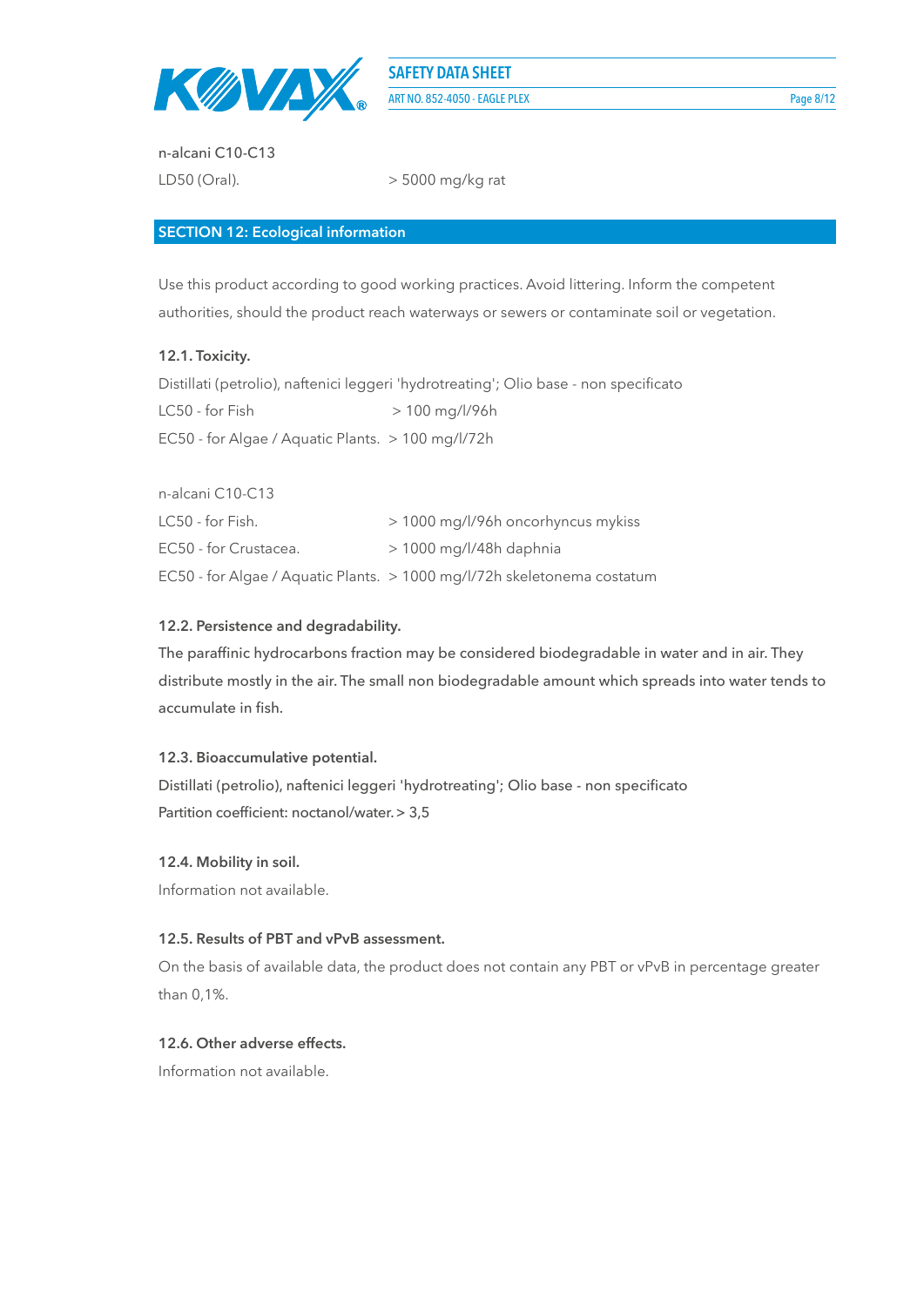

ART NO. 852-4050 - EAGLE PLEX Page 9/12

# **SECTION 13: Disposal considerations**

**13.1. Waste treatment methods.**

Reuse, when possible. Neat product residues should be considered special non-hazardous waste. Disposal must be performed through an authorised waste management firm, in compliance with national and local regulations.

#### CONTAMINATED PACKAGING

Contaminated packaging must be recovered or disposed of in compliance with national waste management regulations.

#### **SECTION 14: Transport information**

**14.1. UN number.** Not applicable.

**14.2. UN proper shipping name.**

Not applicable.

**14.3. Transport hazard class(es).** Not applicable.

**14.4. Packing group.** Not applicable.

**14.5. Environmental hazards.**

Not applicable.

**14.6. Special precautions for user.**

Not applicable.

**14.7. Transport in bulk according to Annex II of MARPOL73/78 and the IBC Code.**

Information not relevant.

**SECTION 15: Regulatory information**

**15.1. Safety, health and environmental regulations/legislation specific for the substance or mixture.**

Seveso category. None.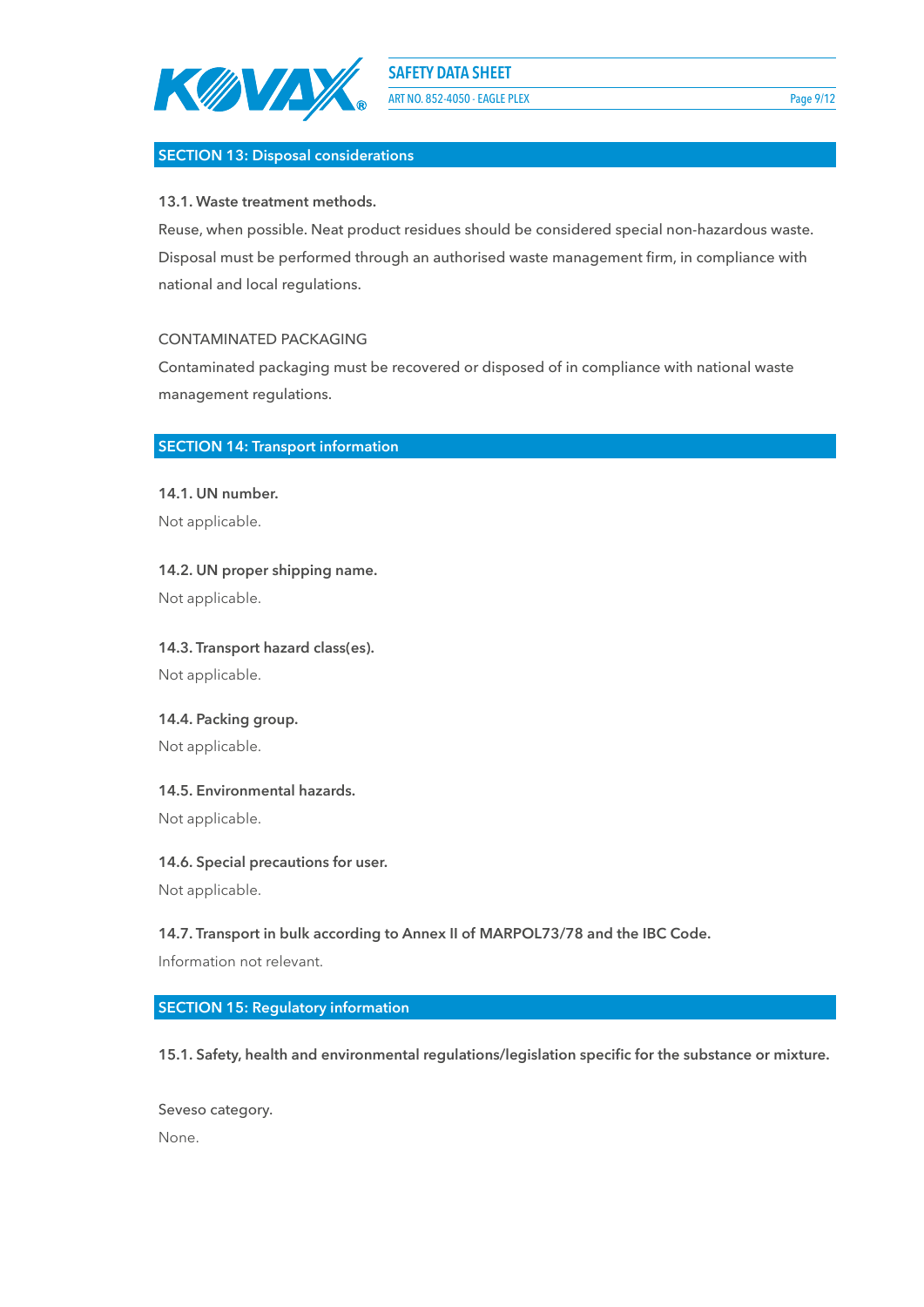

**ART NO. 852-4050 - EAGLE PLEX** Page 10/12

Restrictions relating to the product or contained substances pursuant to Annex XVII to EC Regulation 1907/2006.

None.

Substances in Candidate List (Art. 59 REACH). None.

Substances subject to authorisarion (Annex XIV REACH). None.

Substances subject to exportation reporting pursuant to (EC) Reg. 649/2012: None.

Substances subject to the Rotterdam Convention: None.

Substances subject to the Stockholm Convention: None.

# Healthcare controls.

Information not available.

Product not intended for uses provided for by Dir. 2004/42/CE.

# **15.2. Chemical safety assessment.**

No chemical safety assessment has been processed for the mixture and the substances it contains.

# **SECTION 16: Other information**

# **Text of hazard (H) indications mentioned in section 2-3 of the sheet:**

Asp. Tox. 1 Aspiration hazard, category 1 H304 May be fatal if swallowed and enters airways. EUH066 Repeated exposure may cause skin dryness or cracking. EUH210 Safety data sheet available on request.

# **LEGEND:**

- ADR: European Agreement concerning the carriage of Dangerous goods by Road

- CAS NUMBER: Chemical Abstract Service Number
- CE50: Effective concentration (required to induce a 50% effect)
- CE NUMBER: Identifier in ESIS (European archive of existing substances)
- CLP: EC Regulation 1272/2008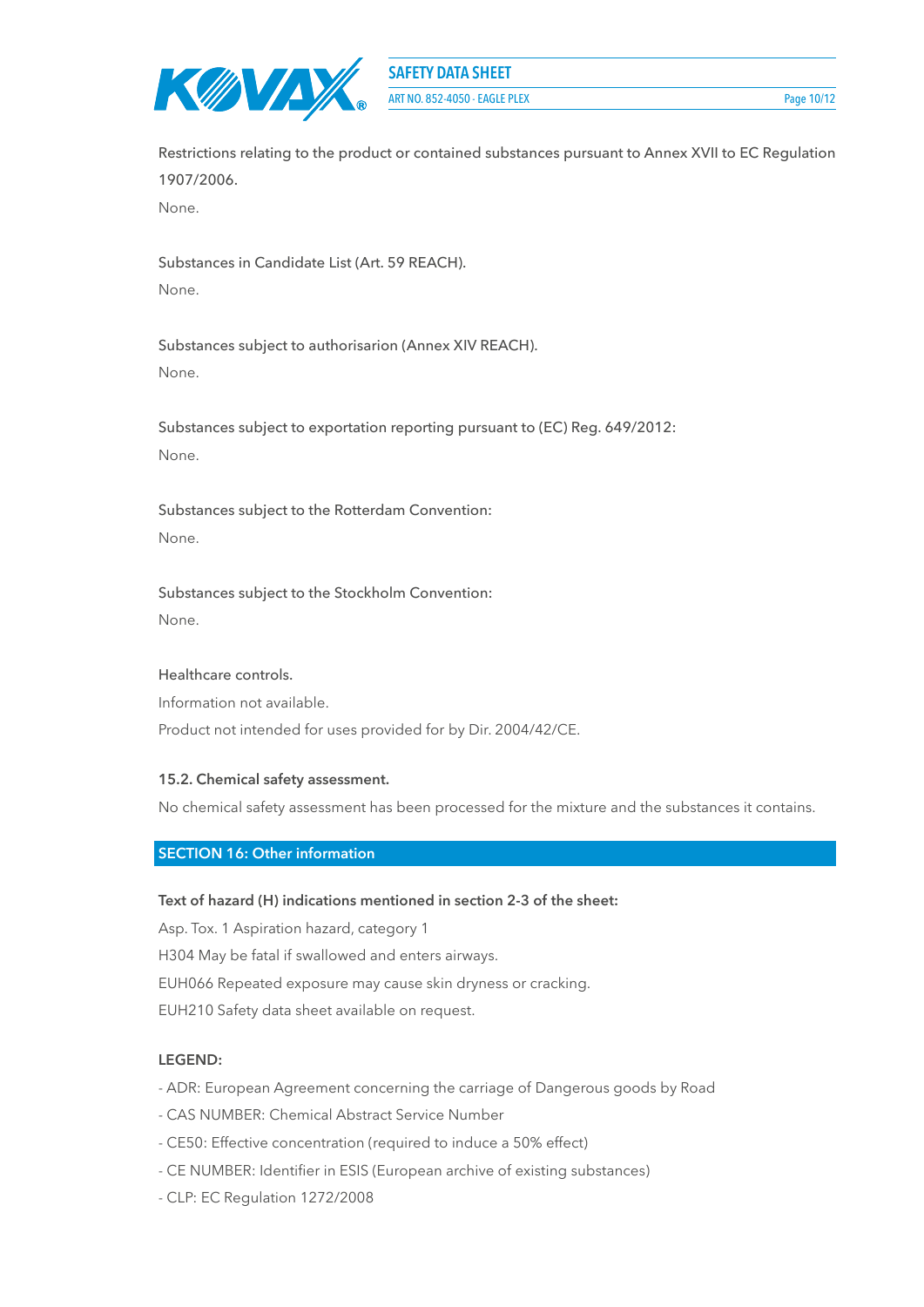

**ART NO. 852-4050 - EAGLE PLEX** Page 11/12

- DNEL: Derived No Effect Level
- EmS: Emergency Schedule
- GHS: Globally Harmonized System of classification and labeling of chemicals
- IATA DGR: International Air Transport Association Dangerous Goods Regulation
- IC50: Immobilization Concentration 50%
- IMDG: International Maritime Code for dangerous goods
- IMO: International Maritime Organization
- INDEX NUMBER: Identifier in Annex VI of CLP
- LC50: Lethal Concentration 50%
- LD50: Lethal dose 50%
- OEL: Occupational Exposure Level
- PBT: Persistent bioaccumulative and toxic as REACH Regulation
- PEC: Predicted environmental Concentration
- PEL: Predicted exposure level
- PNEC: Predicted no effect concentration
- REACH: EC Regulation 1907/2006
- RID: Regulation concerning the international transport of dangerous goods by train
- TLV: Threshold Limit Value
- TLV CEILING: Concentration that should not be exceeded during any time of occupational exposure.
- TWA STEL: Short-term exposure limit
- TWA: Time-weighted average exposure limit
- VOC: Volatile organic Compounds
- vPvB: Very Persistent and very Bioaccumulative as for REACH Regulation
- WGK: Water hazard classes (German).

# **GENERAL BIBLIOGRAPHY**

- 1. Regulation (EU) 1907/2006 (REACH) of the European Parliament
- 2. Regulation (EU) 1272/2008 (CLP) of the European Parliament
- 3. Regulation (EU) 790/2009 (I Atp. CLP) of the European Parliament
- 4. Regulation (EU) 2015/830 of the European Parliament
- 5. Regulation (EU) 286/2011 (II Atp. CLP) of the European Parliament
- 6. Regulation (EU) 618/2012 (III Atp. CLP) of the European Parliament
- 7. Regulation (EU) 487/2013 (IV Atp. CLP) of the European Parliament
- 8. Regulation (EU) 944/2013 (V Atp. CLP) of the European Parliament
- 9. Regulation (EU) 605/2014 (VI Atp. CLP) of the European Parliament
- The Merck Index. 10th Edition
- Handling Chemical Safety
- INRS Fiche Toxicologique (toxicological sheet)
- Patty Industrial Hygiene and Toxicology
- N.I. Sax Dangerous properties of Industrial Materials-7, 1989 Edition
- ECHA website